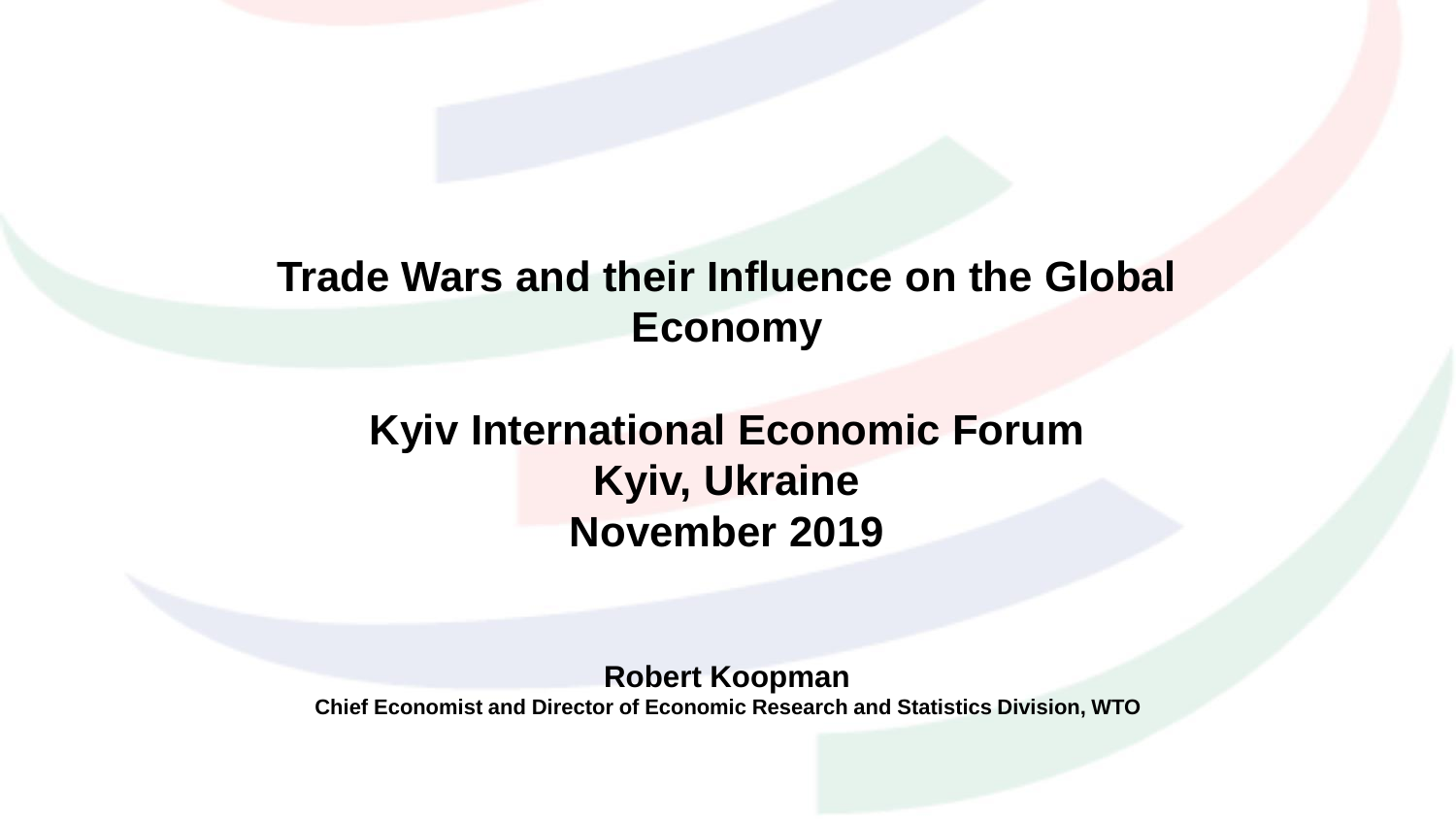

# Summary

### ▶ Context - Global Trade Tensions are high

- US-China tariff increases
- Japan-Korea
- US Automobiles
- Brexit
- Steel and aluminum tariffs (remember those?)
- ▶ Global growth is slowing and trade is weak
- **Long term economic implications for potential growth**
- What is the value of the WTO?
	- Are recent US-Japan agreement and potential US-China negotiations consistent with WTO agreements?
- ▶ Will the global economic system fragment?
- ▶ Will there be Updating/Reform of the WTO?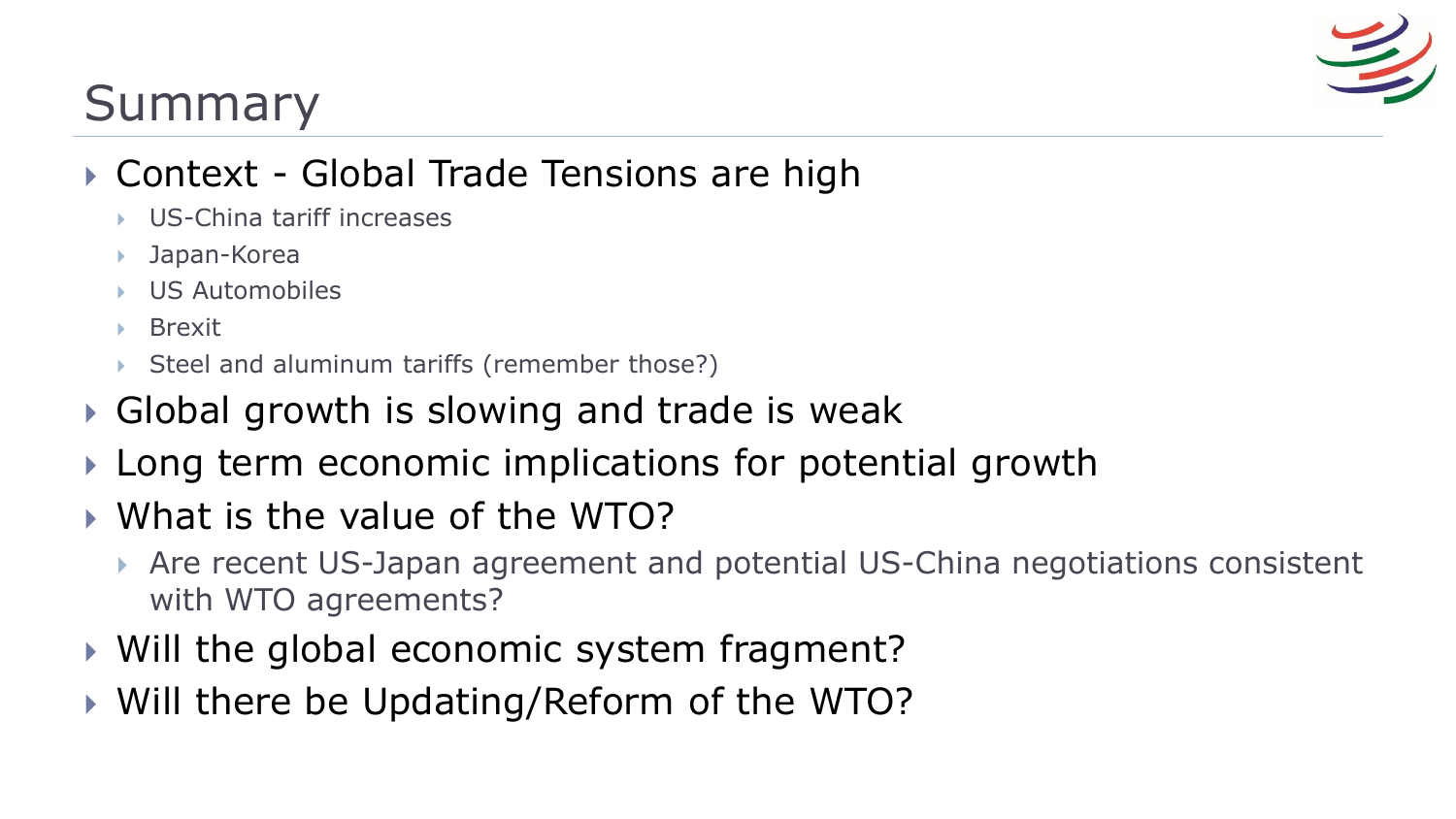# **Global Growth and Trade Tensions**



 $\triangleright$  IMF/OECD - Forecasts that global expansion of 2017 and 2018 is now losing momentum;

 $\triangle$ OECD - Expected growth of 2.9% in 2019 and 3.0 in 2020 – revisions downward.

 $\triangleright$  IMF currently 3.0% in 2019 (down from July's forecast of 3.2) and 3.2% (down from July's forecast of 3.5) in 2020, and these are down from 3.8% in 2017 and 3.6% in 2018.

 $\triangleright$ WTO World merchandise trade volume is forecast to grow 1.2% in 2019. This is substantially below the 2.6% trade growth that had been projected in April. Services trade showing significant weakness also.

 $\triangleright$ Trade volume growth could recover going forward but this depends on an easing of trade tensions.

 $\triangleright$  Slowdown most marked for advanced economies – big issues are trade tensions and knock-on uncertainty – impacts on **investment and consumption** are the things to watch.

 $\triangleright$  The impacts on investment and, if sustained, greater uncertainty, lowers long term potential growth – lost FOREVER. This is the main long term cost to all of this.

 $\triangleright$ Risks to the outlook are mostly to the downside.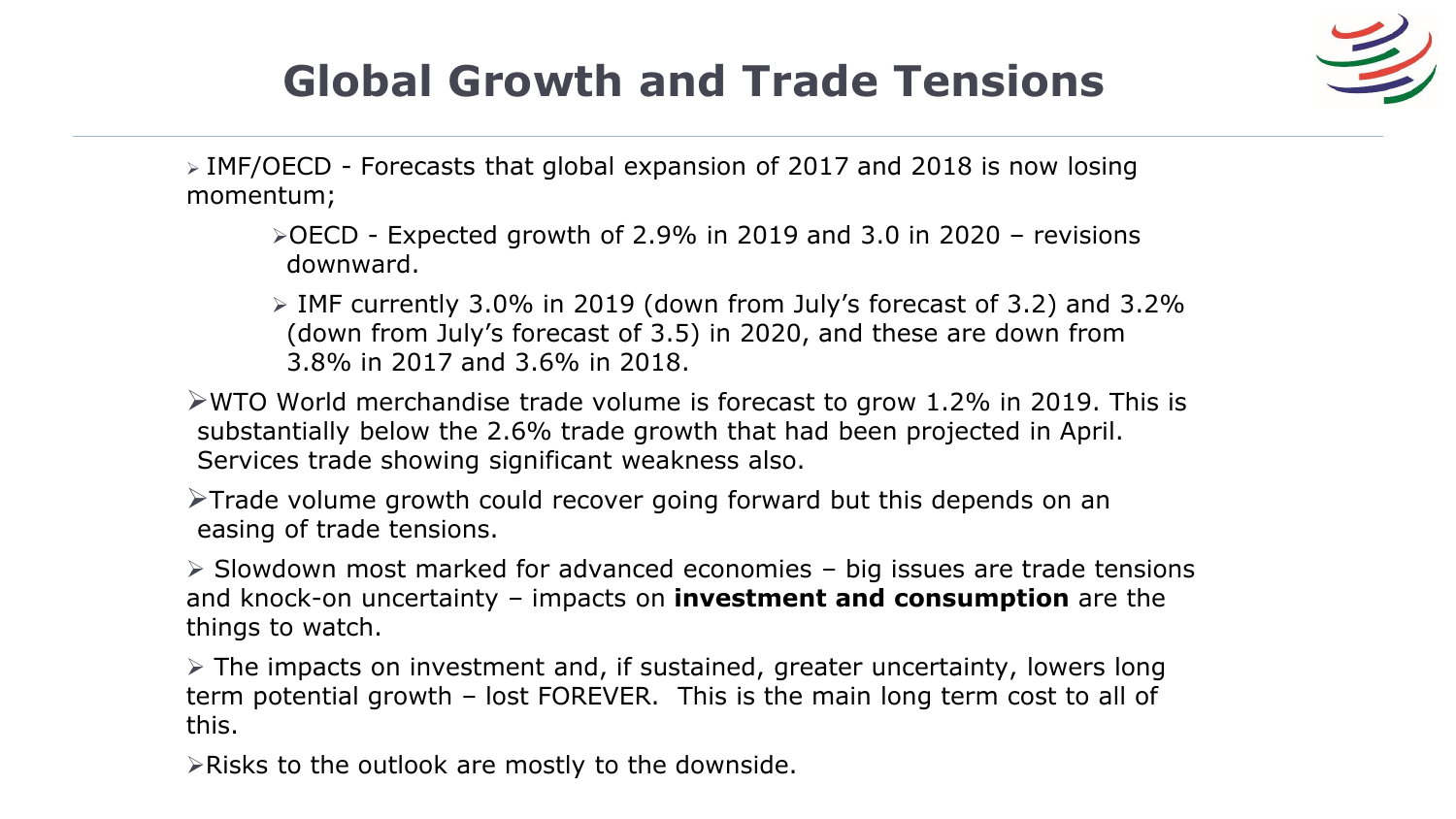#### **Bottom line…slower long-term growth adding up to significant foregone income and consumption – this is the global menace**



World GDP and exports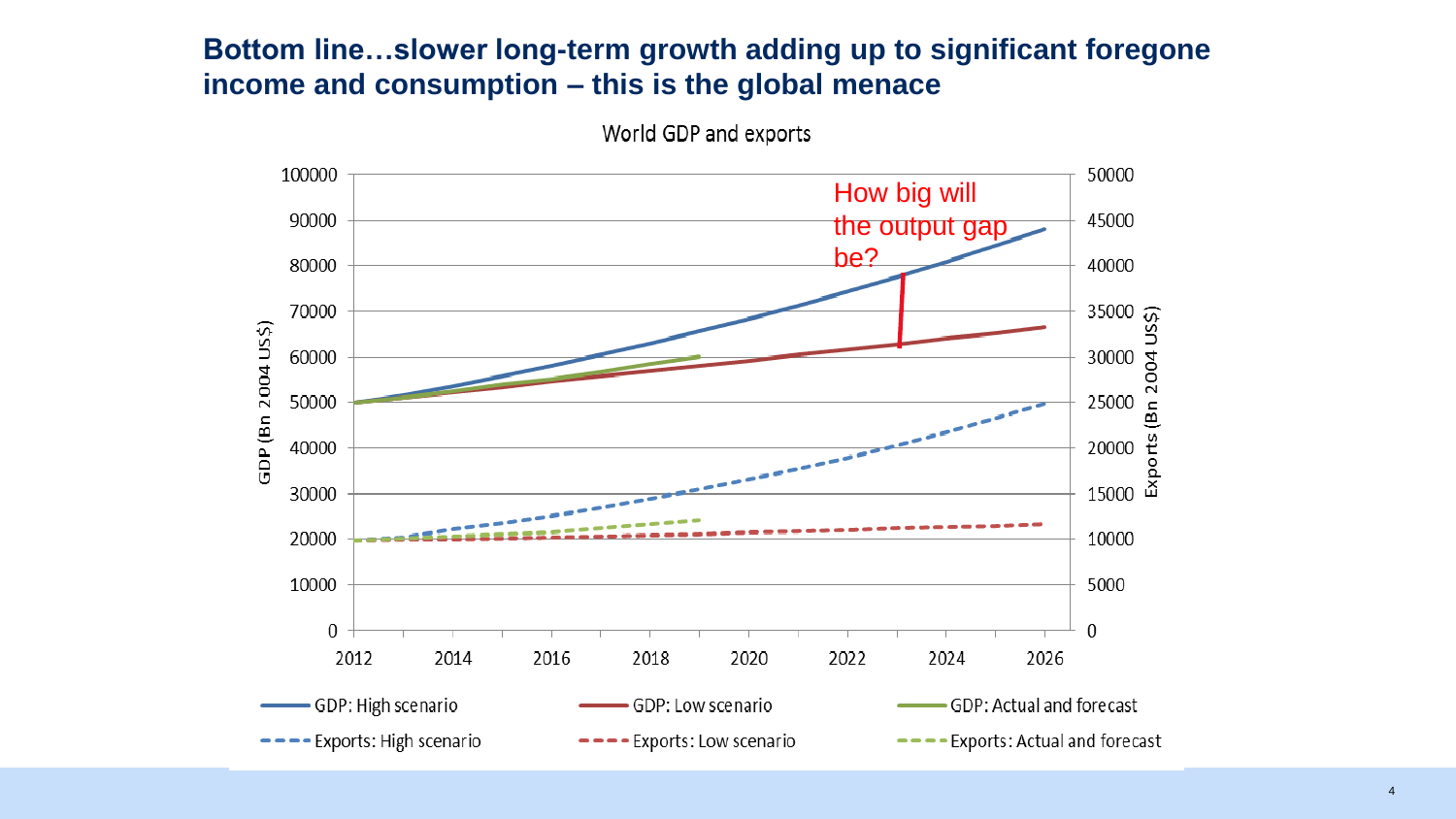**While trade costs have fallen for many years they are now rising and, more importantly, so is uncertainty around those trade costs (and other things!). And remember tariffs are only one part of trade costs**



Uncertainty related to US-30 China trade tensions A tariff truce between<br>the US and China is A seles of tariffs by the US and China goes into<br>effect. The US also ends tariff exemptions for<br>EU, Canada, and Mexico. EU and Canada  $20$ annouced. tariffs on the US  $10$ The US imposes Safeguard Tariffs as well as steel and m tariff

1995Q1 1998Q1 2001Q1 2004Q1 2007Q1 2010Q1 2013Q1 2016Q1 201901

Source: World Uncertainty Index. Ahir, Bloom, Furceri (2018). The source for the data on key dates in the US-China trade negotiations comes from Bown and Kolb (2019). Note: The font in blue indicates the tariff measure taken, and the font in black indicates the narrative of the World Trade Uncertainty index. A higher number means higher trade uncertainty.

#### **INTERNATIONAL MONETARY FUND**



Note: The level of trade cost can be interpreted as how many times higher is international trade cost compared to domestic trade cost. Hence, trade cost in services in 2017 (7.28) corresponds to an ad valorem equivalent of 628 per cent. Trade cost in manufacturing in 2017 (3.43) corresponds to an ad valorem equivalent of 243 per cent.

Trade costs are the highest in services and the lowest in manufacturing.

#### Figure 1: Trade cost in levels (left pane) and growth rates (right pane), trade-weighted average